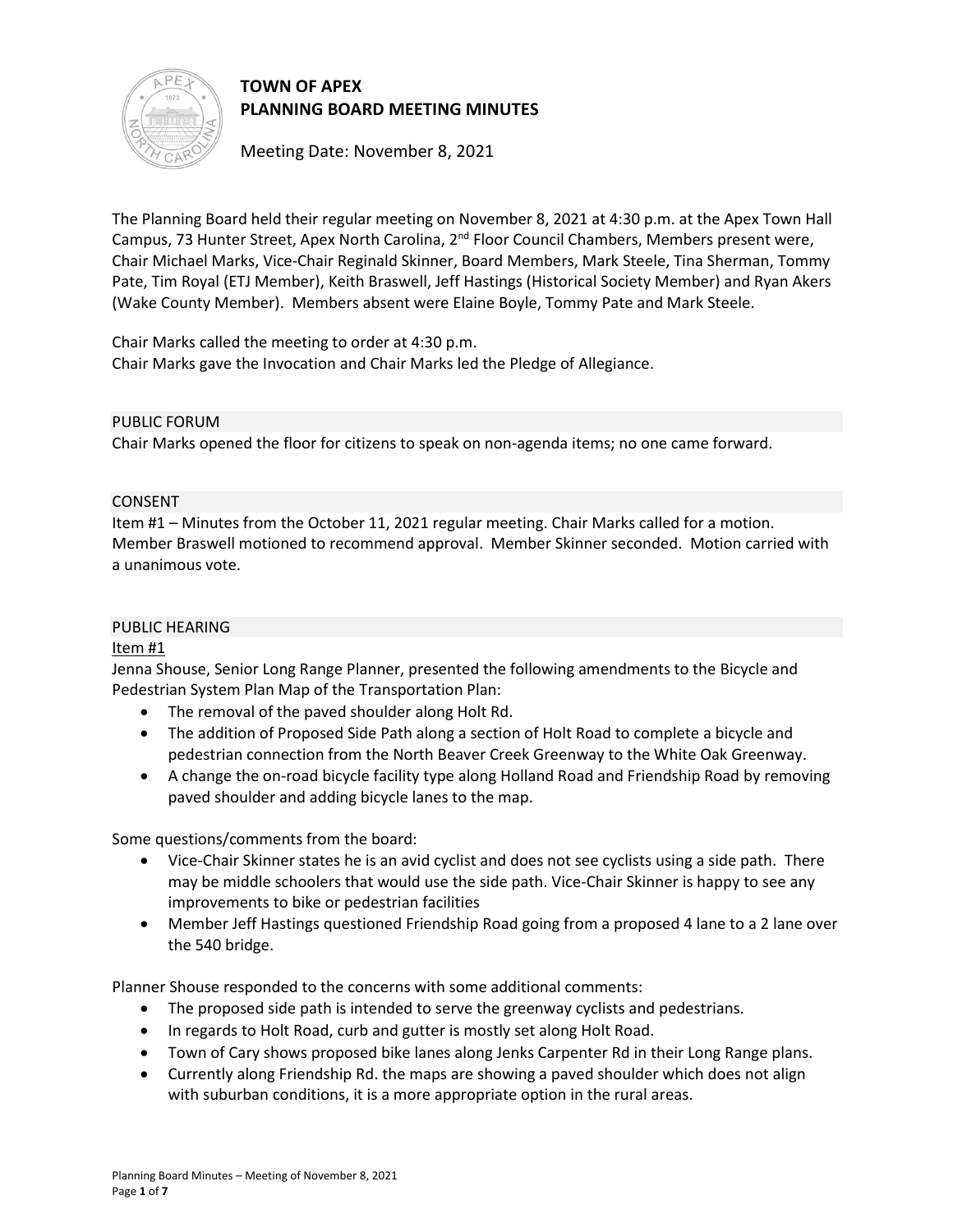• Very little curb set along Holland Road and Friendship Road so there is a good opportunity to add bicycle lanes at these locations.

Chair Marks opened the public hearing for anyone to speak in favor or opposition of the amendments. No one came forward. Planner Shouse commented that there was an email from Janyne Kizer, 502 Thorngate Rd that was forwarded to the Planning Board on November 1, 2021.

Chair Marks closed the public hearing.

• Member Sherman would like to see more engagement in general of the bicycle community in these discussions.

Chairman Marks called for the motion. Member Skinner made the motion to approve. Member Sherman seconded. Motion carried with a unanimous vote.

### Item #2

Shannon Cox, Long Range Planning Manager presented amendments to the Thoroughfare and Collector Street Plan Map of the Transportation Plan to realign a future collector street connecting New Hill Holleman Road and the future extension of Richardson Road and to upgrade the planned street type from a Minor Collector to a Major Collector.

- Both a Minor and Major Collector feature a 60' ROW and pedestrian facilities on both sides of roadway. Both are two lane roads, but Major Collector streets cannot be accessed by driveways unless existing driveway is in place.
- Grade separation of New Hill Holleman Rd and Old US 1 Hwy is off the map now.
- Alignment change to create a full movement intersection with Church Rd.
- This proposed realignment reduces stream crossing from 3 crossing to 1 crossing and eliminates the crossing of the Town of Cary force main sewer line.
- A concept of the future collector street was shown. Concept plan includes expansion of the New Hill Community Center.
- Fire and Police are supportive of this plan to realign this road.

Chair Marks opened the public hearing for anyone to speak in favor or opposition of the amendment. Mr. Robert Kelly, Vice President of New Hill Community Center spoke on behalf of the Community Center. He had several concerns and provided handouts to the Planning Board.

- Crossing the Town of Cary force main was not desirable but several roads already cross it. He listed several roads that currently cross the sewer line.
- They already park on the sewer line for overflow parking.
- Children play on the area where the road is proposed. Area used for outdoor activities.
- Moving additional parking to the south side of the building is topographically challenging. No overflow parking available on the south side. Sidewalks and stairs would have to be constructed.
- 500 gallon grease trap needs to be removed on the south side.
- Additional disturbance onsite may cross threshold for having to add a stormwater retention pond on site.

Chair Marks closed the public hearing.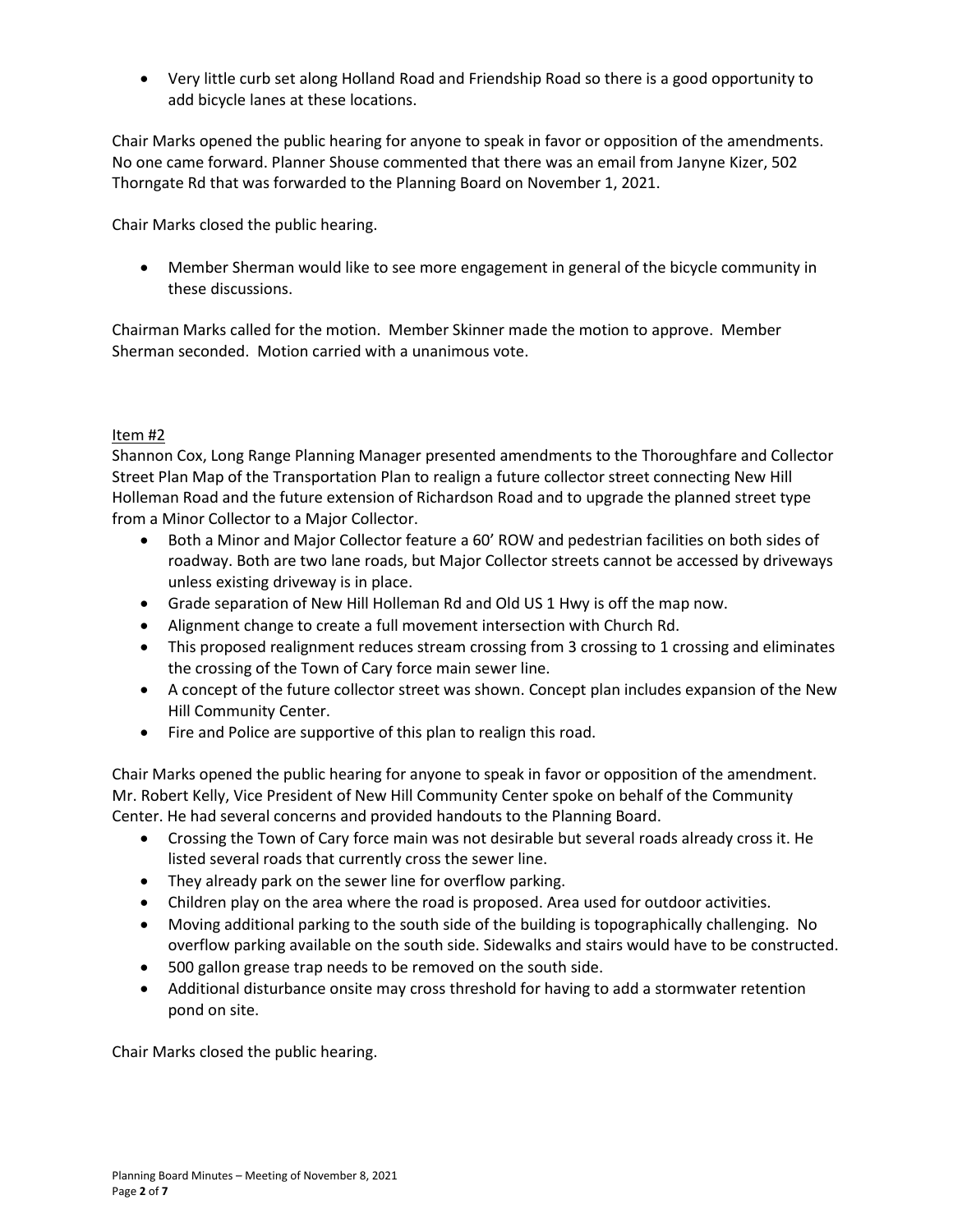After discussion, the Board voted on upgrading the future collector street from a Minor to a Major Collector Street. Realignment of the street was withdrawn by staff for further research.

Chairman Marks called for the motion. Member Skinner made the motion to approve. Member Sherman seconded. Motion carried with a unanimous vote.

#### Item #3

Lauren Staudenmaier, Planner II presented Rezoning Case #21CZ21 Beauregard Place at Weddington. The applicant AG Wimberly, LLC is seeking to rezone said property from Rural Residential (RR) to Low Density Residential-Conditional Zoning (LD-CZ) located at 0 Wimberly Road. Planner Staudenmaier described the location of the rezoning, existing land uses and zoning designations as well as uses and conditions proposed by the applicant.

A neighborhood meeting was held on 8/18/2021; the report on that meeting is included in the agenda packet. The rezoning is consistent with the 2045 Land Use Map and Planning Staff recommends approval of the rezoning as proposed.

The applicant, John Woodlief with Bass, Nixon & Kennedy stated the average lot size is just over 10K square feet. Due to wetlands only 50% of the site would be developed.

Chair Marks opened the public hearing for anyone to speak in favor or opposition of the rezoning.

- Ashwin Palani, 182 Weddington Park Lane stated concerns with increase in traffic and with the proposed buffer on the east side.
- Applicant stated that the 15' buffer on the east side would be in addition to the existing buffer on the Weddington side.

Chair Marks closed the public hearing.

Questions/comments from the board.

- Member Sherman reiterated stress on the public school system but will vote in favor of proposal as it is only 5 homesites.
- There are concerns about erosion control at the site. John Woodlief, applicant said they are aware and will put measures in place.

Chair Marks called for the motion. Member Braswell motioned to recommend approval to Town Council. Member Sherman seconded. Motion carried with a unanimous vote.

#### Item #4

Member Braswell requested to be recused from this item as he was the listing agent for the sellers of the property. Member Skinner motioned to recommend recusal. Member Sherman seconded. Member Braswell left the chambers.

Lauren Staudenmaier, Planner II presented Rezoning Case #21CZ22 Old Ivey Road Residential. The applicant, Ranjeet Agarwala, Estates at White Oak, LLC is seeking to rezone said properties from Rural Residential (RR) to Low Density Residential-Conditional Zoning (LD-CZ) located at 1516 Old Ivey Road & 7620 McQueens Drive. Planner Staudenmaier described the location of the rezoning, existing land uses and zoning designations as well as uses and conditions proposed by the applicant.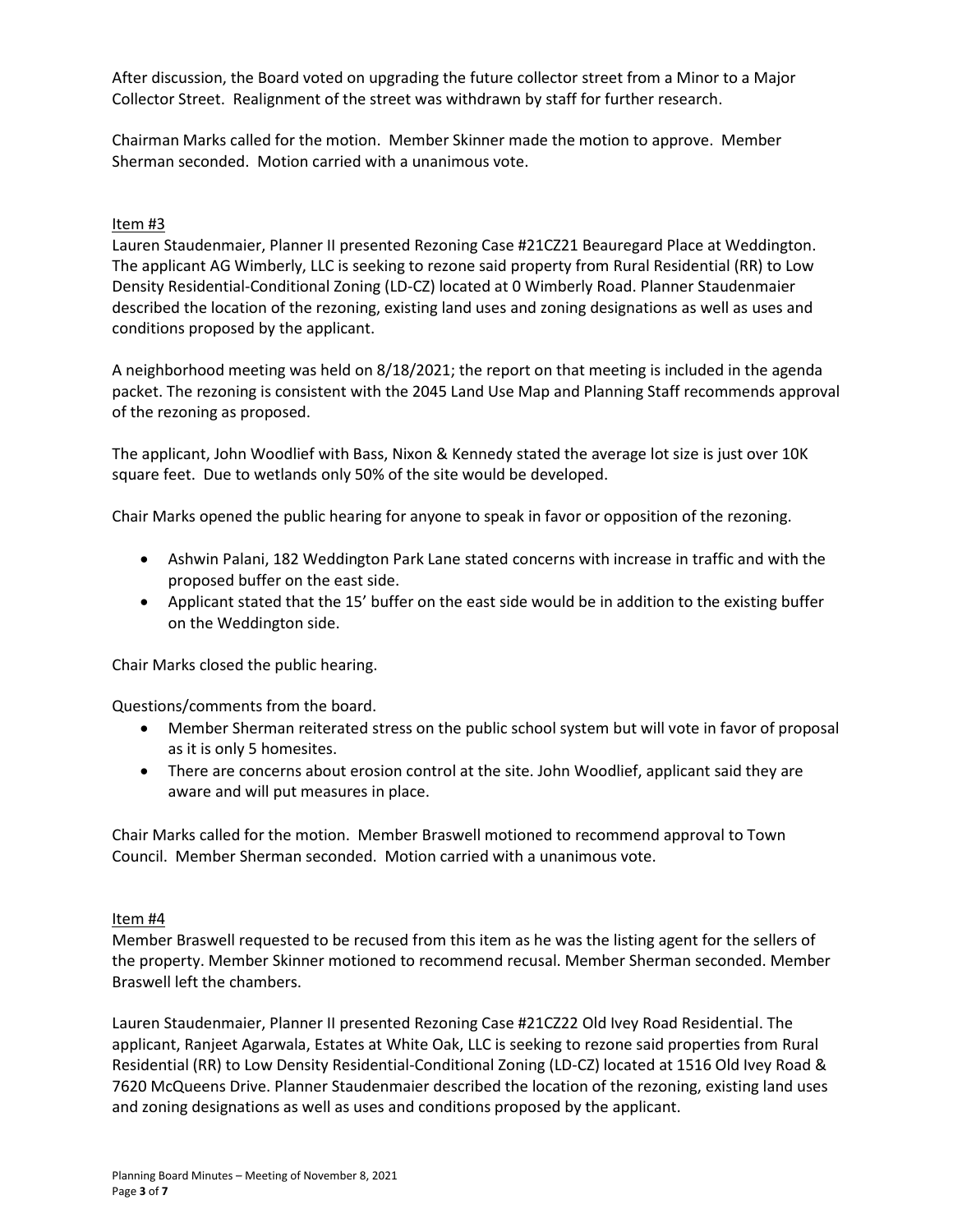A neighborhood meeting was held on 8/26/2021; the report on that meeting is included in the agenda packet. The rezoning is consistent with the 2045 Land Use Map and Planning Staff recommends approval of the rezoning as proposed.

The applicant, Jeff Roach, reiterated that WCPSS has sufficient capacity for this development which is proposed to be capped at 3 units per acre. He stated that the lots will be larger than The Preserve at White Oak and that the setback reduction is requested to match that subdivision. He also shared that the property owner to the south was not interested in going in on this project.

Member Sherman asked that the setbacks not be decreased. Mr. Roach explained why they cannot keep the LD setbacks per the UDO and need to ask for a reduction.

Chair Marks opened the public hearing for anyone to speak in favor or opposition of the rezoning. No one came forward. Chair Marks closed the public hearing.

Discussion between Planning Board members in regards to

- setback reduction,
- number of lots generating Parks and Rec fees; and
- affordable housing funds.
- Member Skinner also pointed out that The Preserve at White Oak is selling very well and people are very happy with the lots and configuration there.

Chair Marks called for the motion. Member Akers motioned to recommend approval to Town Council. Member Skinner seconded. Motion carried with a unanimous vote.

### Item #5

Amanda Bunce, Current Planning Manager presented Rezoning Case #21CZ23 Scotts Ridge Office and Veterinary Hospital. The applicant, Jeff Roach, Peak Engineering and Design LLC, is seeking to rezone said properties from Residential Agricultural (RA) to Neighborhood Business-Conditional Zoning (B1-CZ) located at 6633 & 0 Apex Barbeque Road. Current Planning Manager Bunce described the location of the rezoning, existing land uses and zoning designations as well as uses and conditions proposed by the applicant.

A neighborhood meeting was held on 8/30/2021; the report on that meeting is included in the agenda packet. The rezoning is not consistent with the 2045 Land Use Map. However, if the rezoning is approved the 2045 Land Use Map will be automatically updated. Planning Staff recommends approval with conditions offered by the applicant.

Comments/Questions from the Board:

- Member Hastings asked if Capital Area Preservation was involved. Planning Manager Bunce stated that CAP did evaluate the house on site and there were changes made over time that caused the property to lose its historical character.
- Member Sherman requested what transportation issues will be addressed there. Staff stated that further evaluation will be done during Minor Site Plan when actual uses are specified. It will be revisited at that time, but access will be restricted to right in-right out access.

Mr. Roach made himself available for questions from the Planning Board.

• Mr. Roach stated that there are large oak trees on site. They will try to keep the trees in place.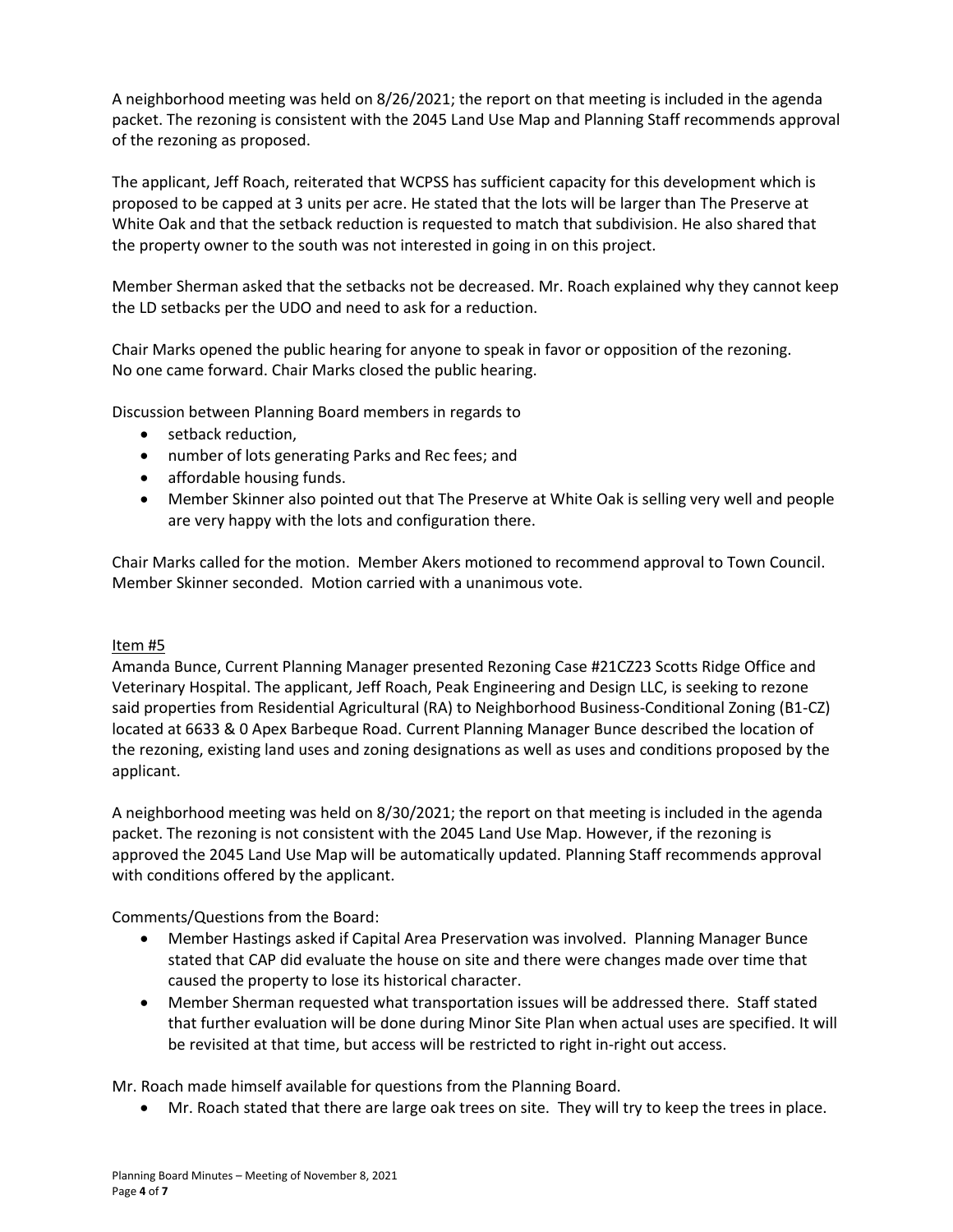- Member Royal asked about the fencing and buffers. Mr. Roach states perimeter buffers will be around the entire site. Any outdoor areas with pets are required to be fenced in.
- This will not be a pet daycare facility or boarding facility. That use would require additional rezoning to add this use.
- Member Sherman has concerns about the proximity from the vet hospital to the playground and asks for clarification of what the perimeter buffer will be. Mr. Roach explained there is a perimeter buffer from the school side and there will be an additional buffer from this site. Any areas attached to the building where pets will be outside will be fenced.
- Mr. Roach stated the project will have an additional ten feet of buffer plantings along the southern boundary. Will be an added condition before going to Town Council.

Chair Marks opened the public hearing for anyone to speak in favor or opposition of the rezoning. No one came forward. Chair Marks Closed Public Hearing.

Chair Marks called for the motion. Member Sherman motioned to recommend approval to Town Council. Member Braswell seconded. Motion carried with a unanimous vote.

## Item #6

Amanda Bunce, Current Planning Manager stated that the applicant for Rezoning Case #21CZ24 KOBRA PUD Amendment had withdrawn the rezoning. The applicant, KOBRA, LLC had sought to rezone said property from Planned Unit Development-Conditional Zoning (PUD-CZ #20CZ04) to Planned Unit Development-Conditional Zoning located at 7501 Jenks Rd.

## Item #7

Shelly Mayo, Planner II presented Rezoning Case #21CZ25 Villages of Apex PUD Amendment. The applicant, Enclave Holdings LLC, is seeking to rezone said property from Planned Unit Development-Conditional Zoning (PUD-CZ #17CZ11) to Planned Unit Development-Conditional Zoning (PUD-CZ) located at 0 Laura Duncan Rd. Planner Mayo described the location of the rezoning, existing land uses and zoning designations as well as uses and conditions proposed by the applicant.

A neighborhood meeting was held on 8/25/2021; the report on that meeting is included in the agenda packet. Staff stated that this is the last piece of undeveloped land in the Villages of Apex. There is no anticipated increase in density to what was originally approved. This is a reallocation of density to this site. This project helps to meet increased number and mixture of housing units within the Peakway per the Downtown Master Plan adopted in 2019. The Downtown Master Plan also recommended increasing the retail, office and restaurant opportunities within the Peakway.

## Planning staff recommends approval.

Applicant, Curteis Calhoun, stated that they are trying to remain consistent with what had already been approved for this site. He is asking for an increase in height to increase the number of units to make it financially feasible and would help with parking. He stated that the development will be in walking distance to the Senior Center, grocery stores, and downtown.

Chair Marks opened the public hearing for anyone to speak in favor or opposition of the rezoning.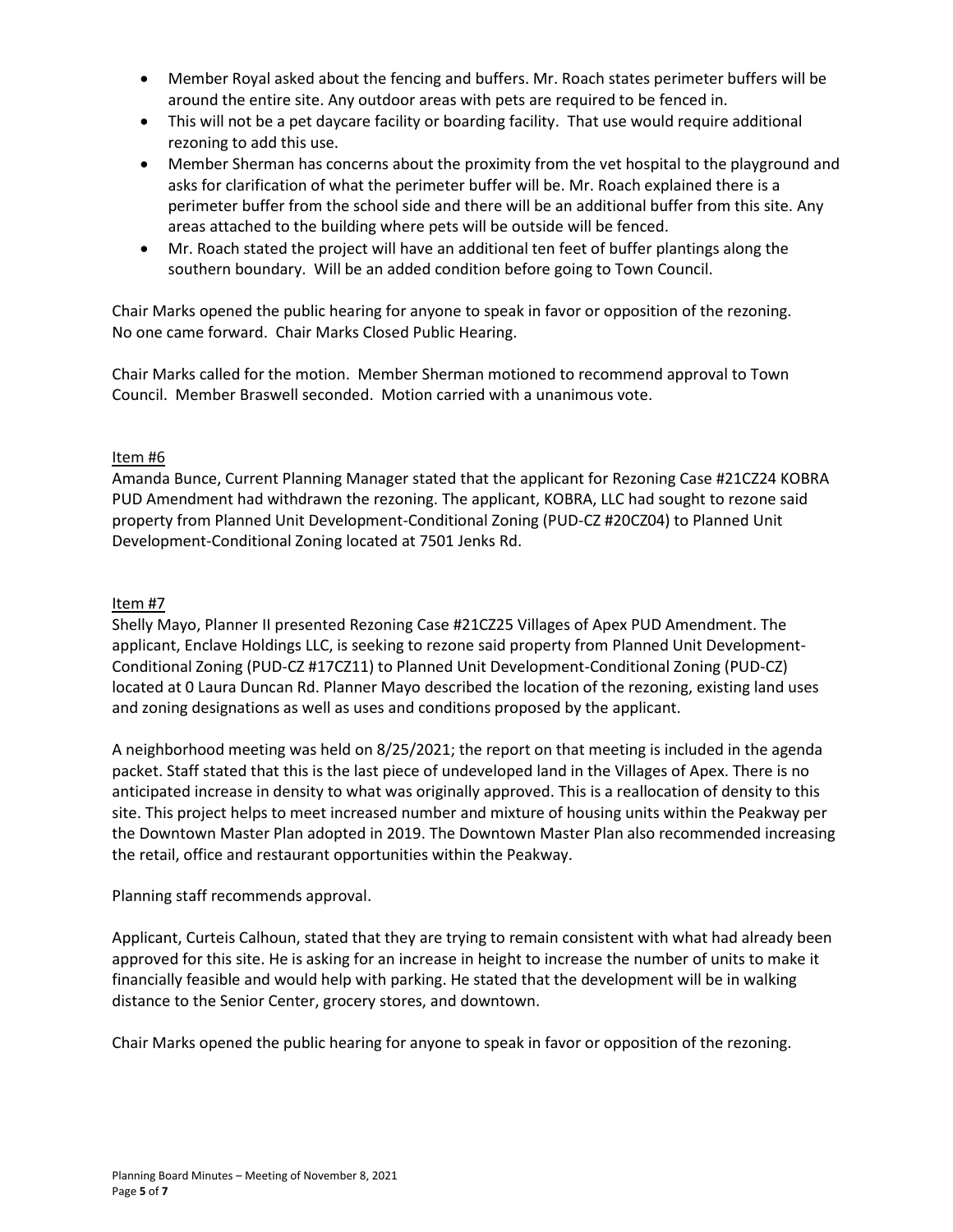A member in the audience asked how many units would be in the development. Planner Mayo said a count of 90 units was submitted to Wake County Public Schools. Mr. Calhoun said they anticipate 60 of the units to be 2 bedrooms with the remainder being a mix of studio and 1 bedroom units.

Mary Naehring, 576 Chessie Station stated that she is concerned about the stormwater pond. Planner Mayo stated this site would require a separate stormwater pond.

Chair Marks closed the Public Hearing

Member Akers asked about the architectural requirements. Planner Mayo stated that they are required to use similar materials, brick, textured stone, fiber cement and be compatible with similar massing. These architectural requirements already in existence for the site via Villages of Apex PUD so they were not added to the amendment. Staff will ensure Town Council has the existing architectural conditions included in the packet.

Comments/Questions from the Board:

- Member Royal is concerned that anything over four stories will look out of place in this area of Apex. The reasoning of going five stories to make the project economically feasible is not justifiable. Planner Mayo explained that the Board can go forward with all the other conditions and recommend the project remain at four stories.
- The applicant stated that limiting to four stories and requiring all commercial on the first floor is not economically feasible. If they can keep residential on the first floor they might be able to limit it to four stories.
- Planner Mayo stated she would work with the applicant to step back the fourth and fifth stories and create a condition to go before Town Council. Applicant agreed to working with Planner Mayo to create a setback design.
- Mr. Calhoun stated that this is a legacy project for Enclave Holdings and want to make the property look historical in nature, it is a gateway site and they want it to look and feel right as well.
- Member Sherman says she is uncomfortable with the unknowns of this project.
- Member Braswell is torn there are many aspects he likes about this project. It is a special site.
- Member Skinner loves the project and does not see any negatives, residential retail is walkable. Does not see the negatives.
- Chair Marks would like to make a strong recommendation to keep it at four stories or less.
- Member Akers has seen the setback option done well and would like to give Planning and the applicant the opportunity to design a possible setback solution.
- Member Hastings thinks the board should be more concerned with overall building height than number of stories. The portfolio for Enclave Holdings shows some fantastic properties.
- Member Royal asked what our current maximum building height is. Planner Mayo said it is four stories.
- Additional discussion amongst members and Planner Mayo in regards to parking, retail and residential options.

Member Royal motioned to recommend approval at the current four story limitation with frontages along Laura Duncan and Hunter St limited to non-residential land uses only. Member Sherman seconded that motion. Motion carried with a unanimous vote.

Member Skinner motioned to adjourn the meeting. Member Royal seconded. Motion carried with a unanimous vote.